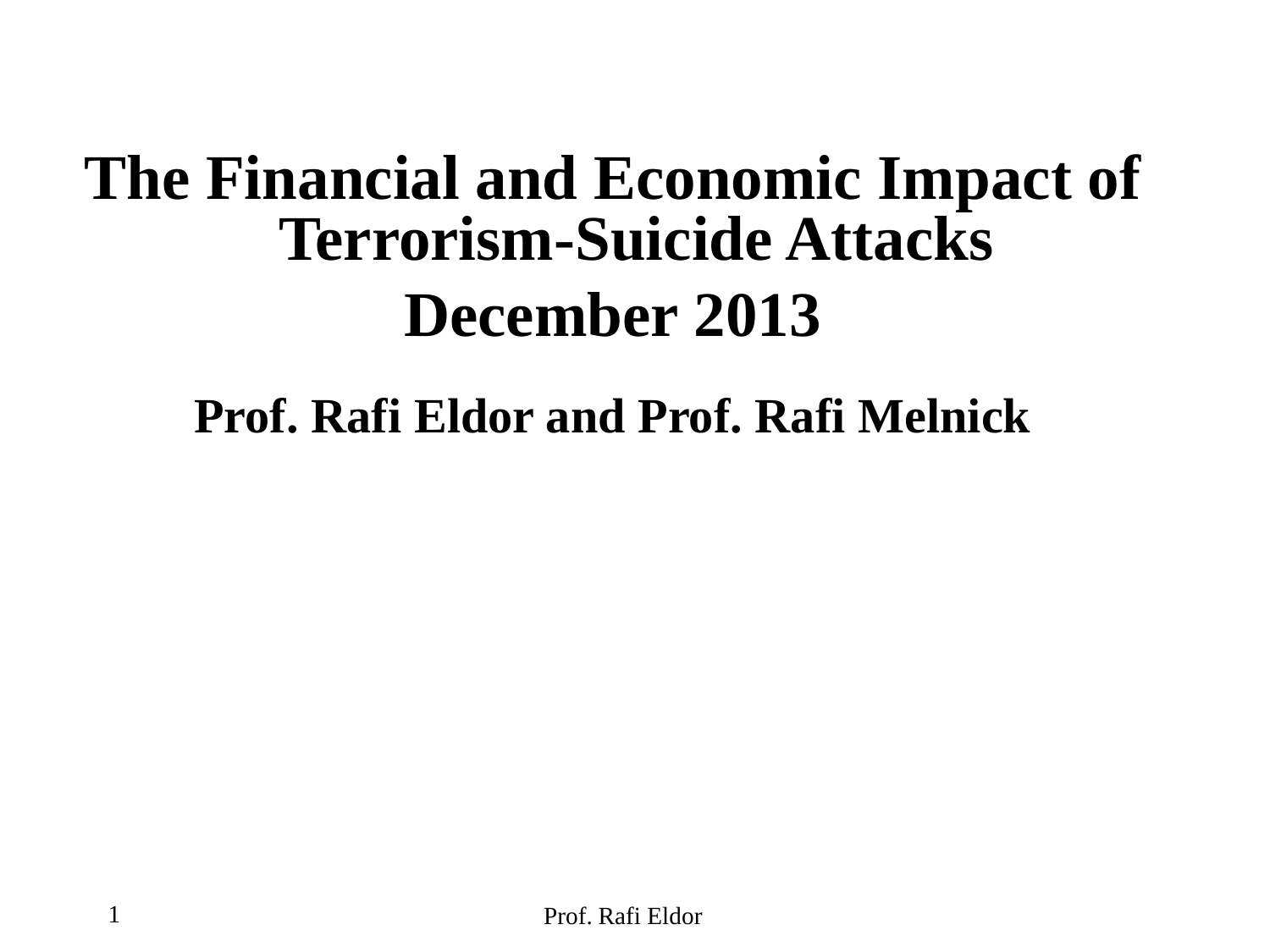### **Main Finding (1990-2003)**

 Suicide attacks 109 (91),Armed Assault 379 (272),Cold weapon 57(11), Bombing 69 (46),Kidnapping 19 (3)

### **Not all terror attacks are alike.**

DAMAGE RATE: Suicide attacks 4.7 (34.7),Armed Assault 1.4 (3.5), Cold Weapon 1.1 (0.4), Bombing 1.1 (9),Kidnapping 1.1

Suicide attacks have a permanent effect on stock prices, while other types of attack don't.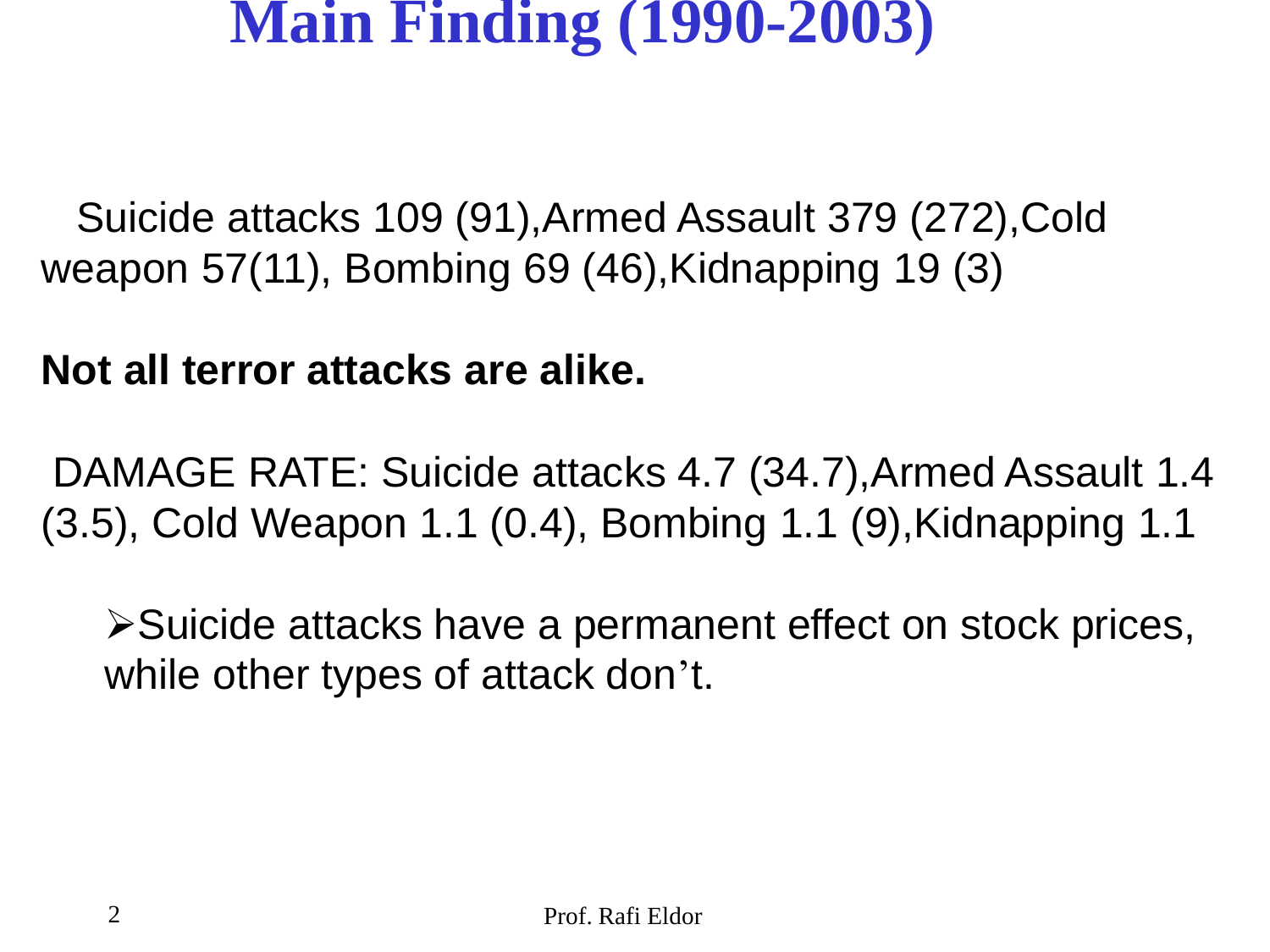### **London Stock Exchange – FTSE 100 (Daily Data - June 2005 – August 2005)**



<sup>3</sup> Prof. Rafi Eldor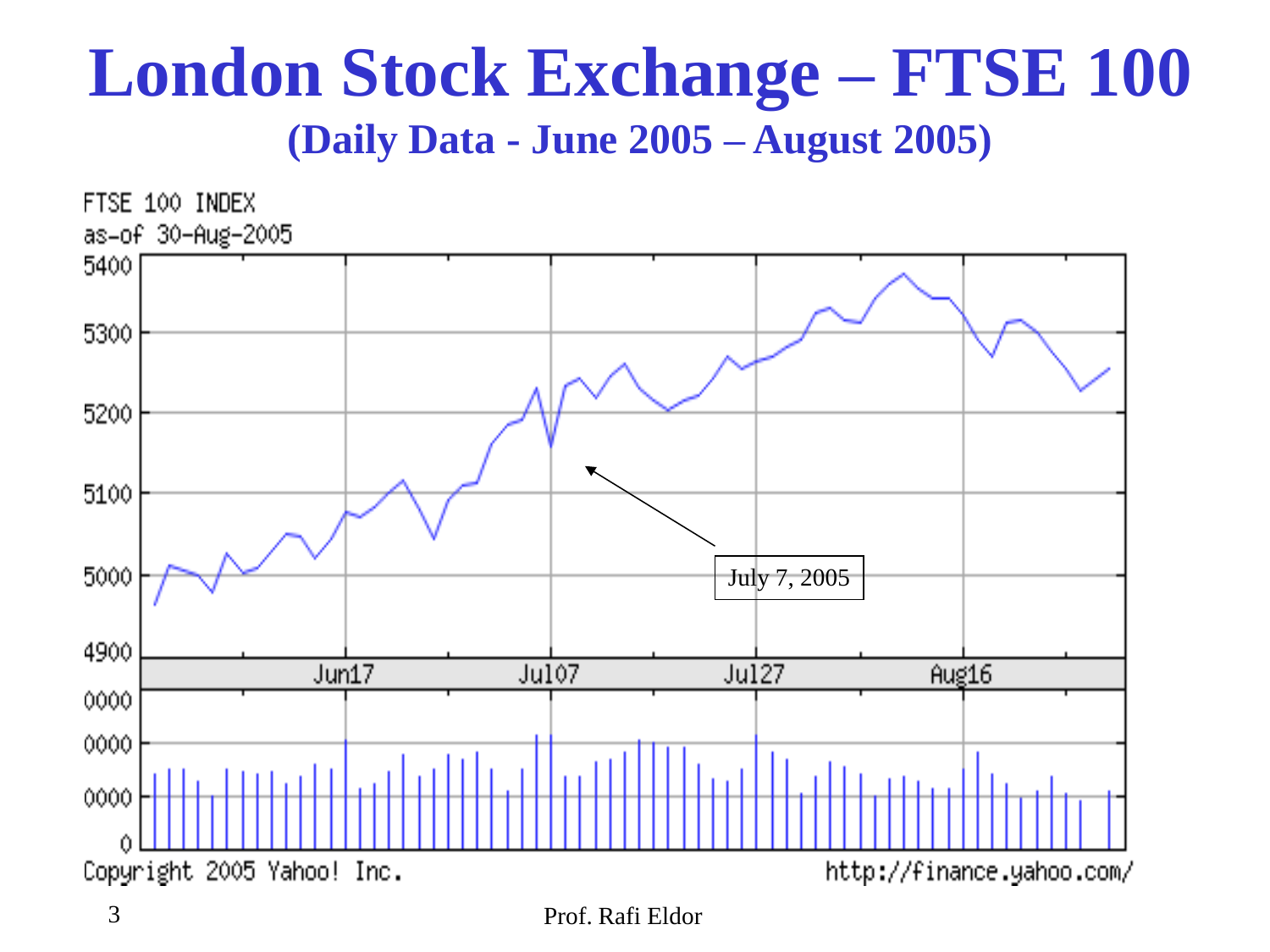### **Madrid Stock Exchange – IBEX 35 (Daily Data – February 2004 – April 2004)**

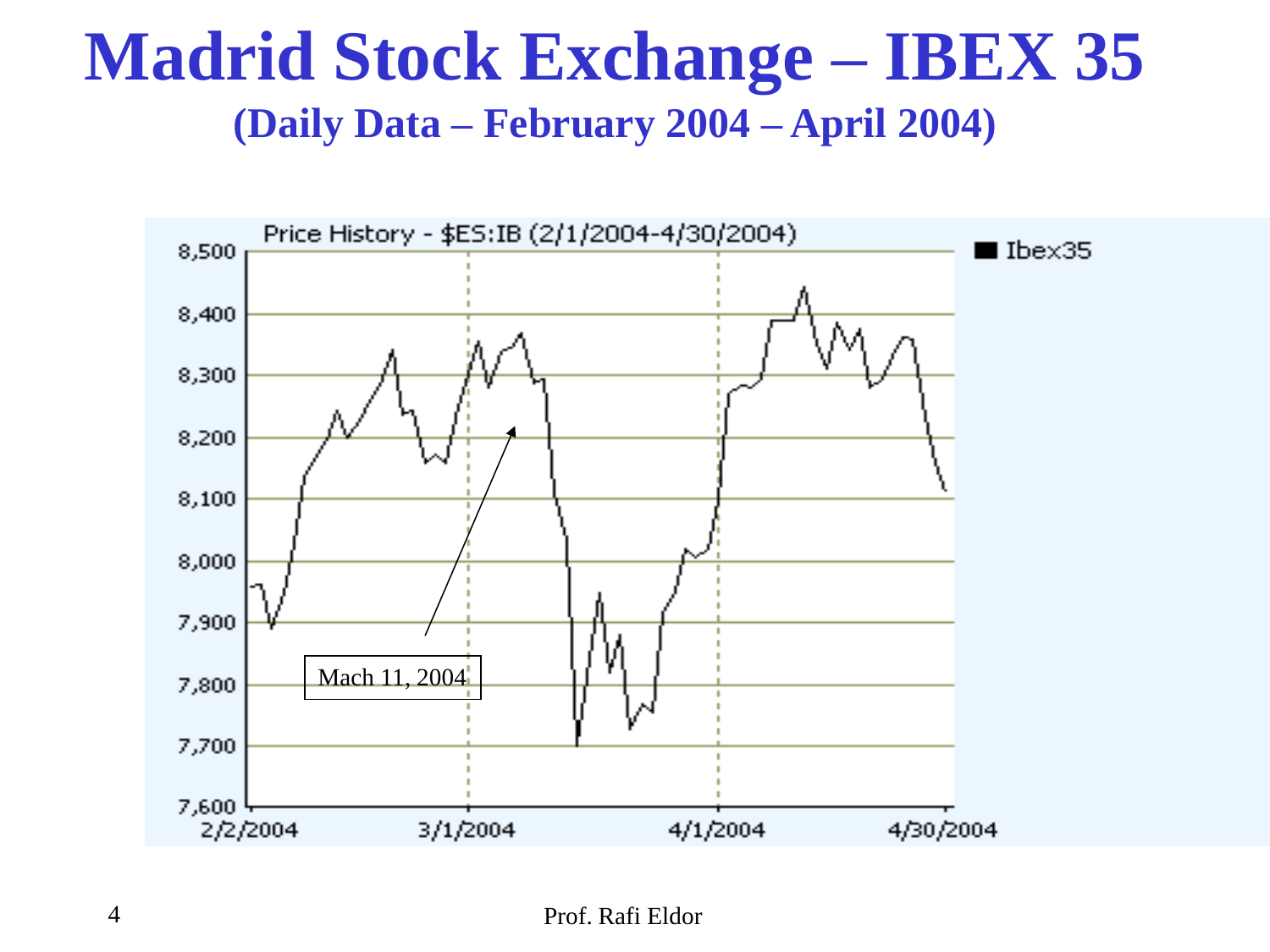# **Main Findings - cont… Returns**

**Average Cumulative Rate of Return** 

**During Trading Hours** 

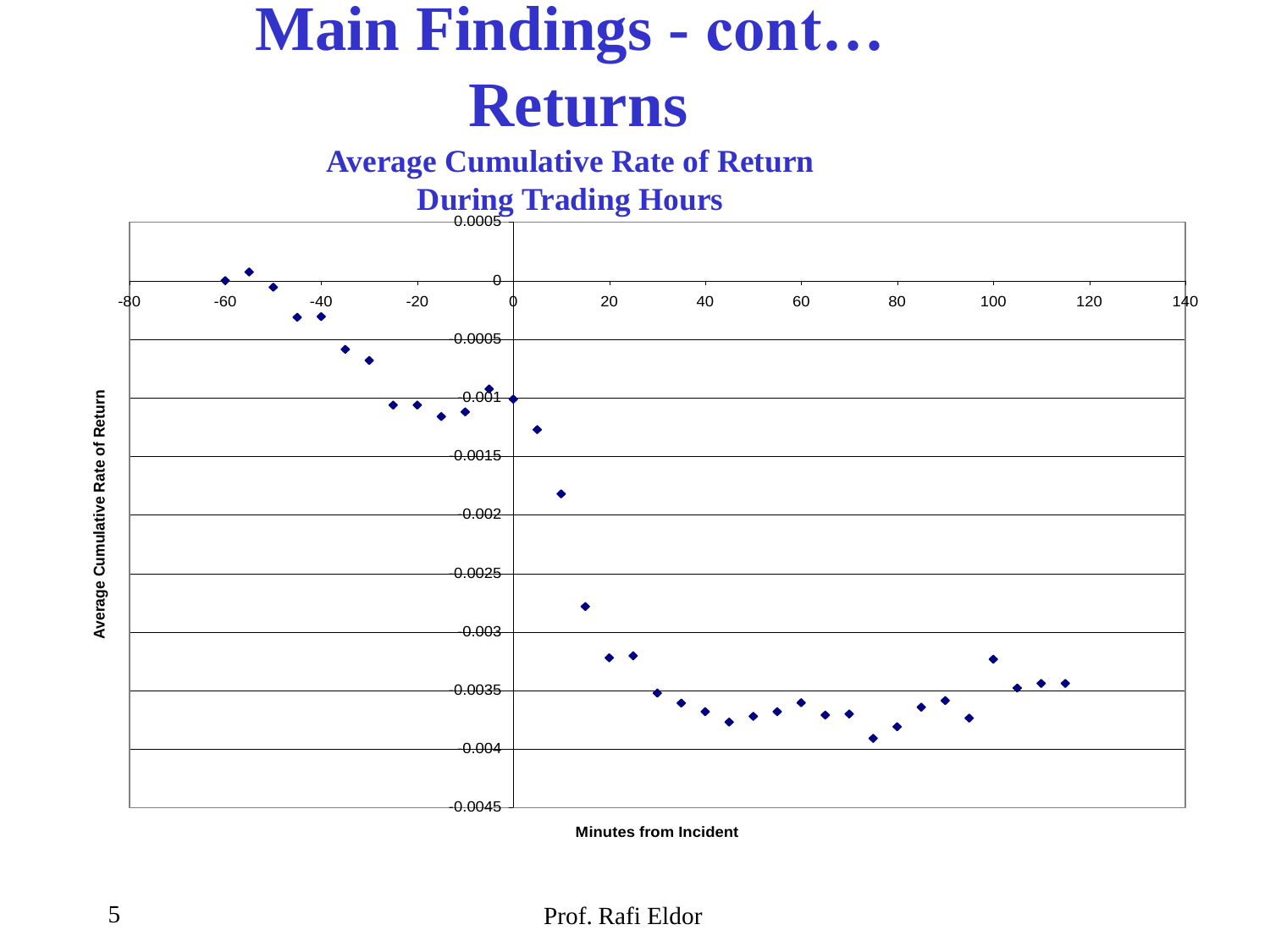# **A Methodological Observation**

**Single events, like the terror attacks in London and Madrid, can not be used to make inferences about the impact of terrorism on the economy.**

**Inference requires more data.**

6 Prof. Rafi Eldor **Unfortunately, the Israeli case provides a large enough sample for statistical inference.**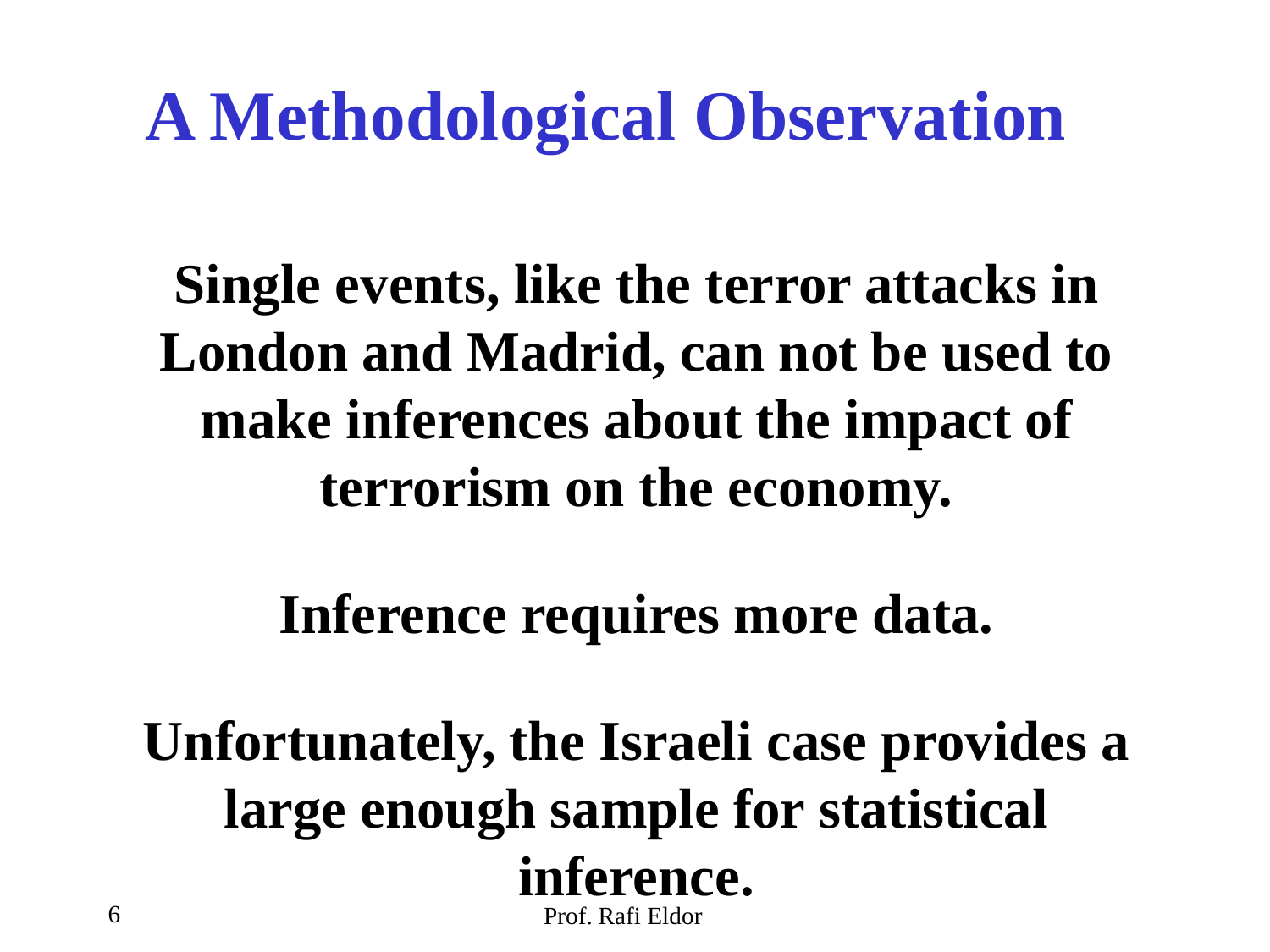

Figure 1. Terror Attacks, Victims Injured, Victims Killed and Suicide Attacks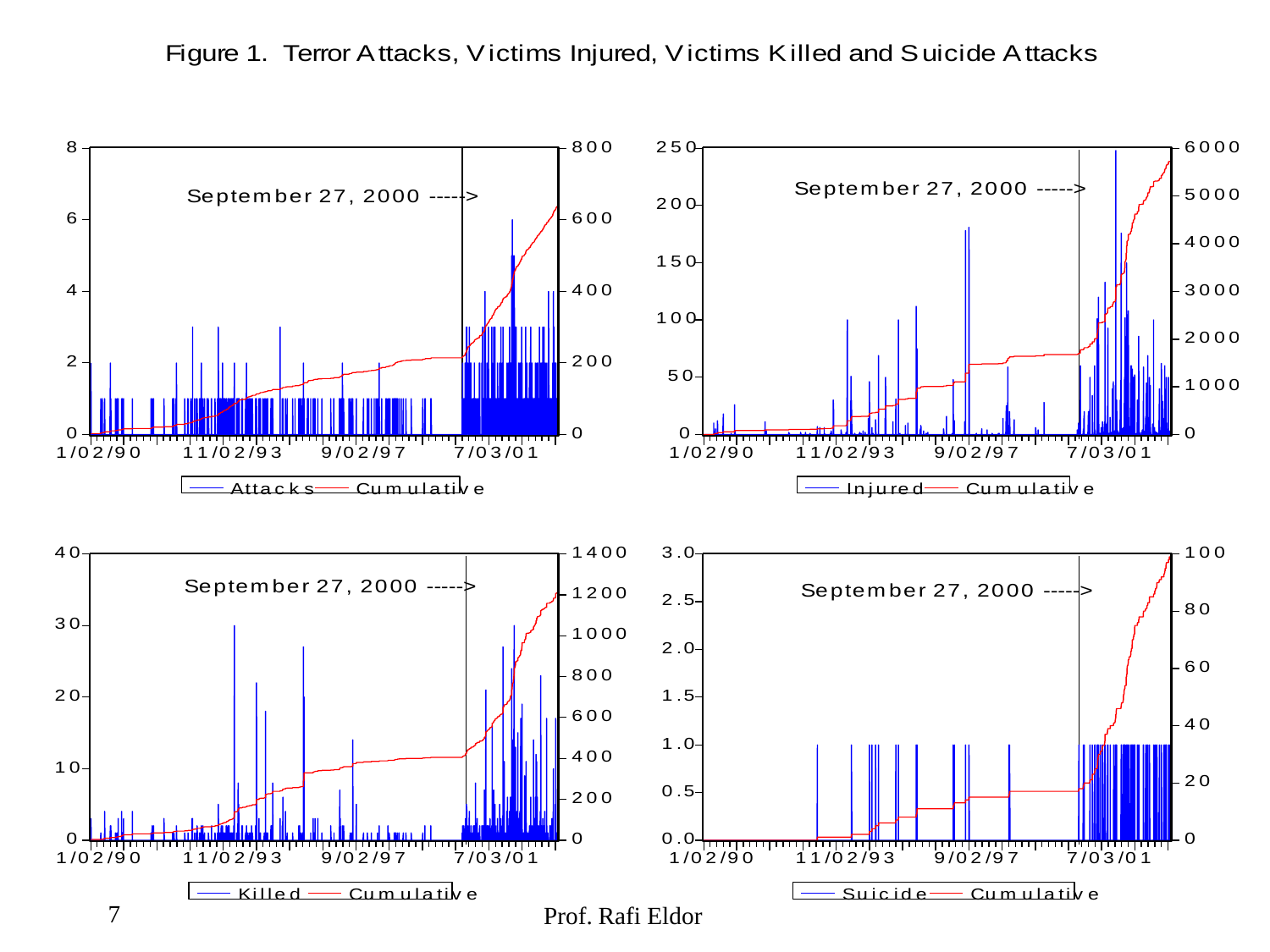### **Theoretical Considerations**

- **The value of stocks represents expectations about firms' future profitability.**
- **In an efficient and competitive market, new information is rapidly incorporated in the valuation of stocks.**
- **According to this logic, stock prices are a natural informative measure of terrorism's impact on the economy.**
- **The differential impact of a terror attack on the stock market reveals the expectation of its economic impact.**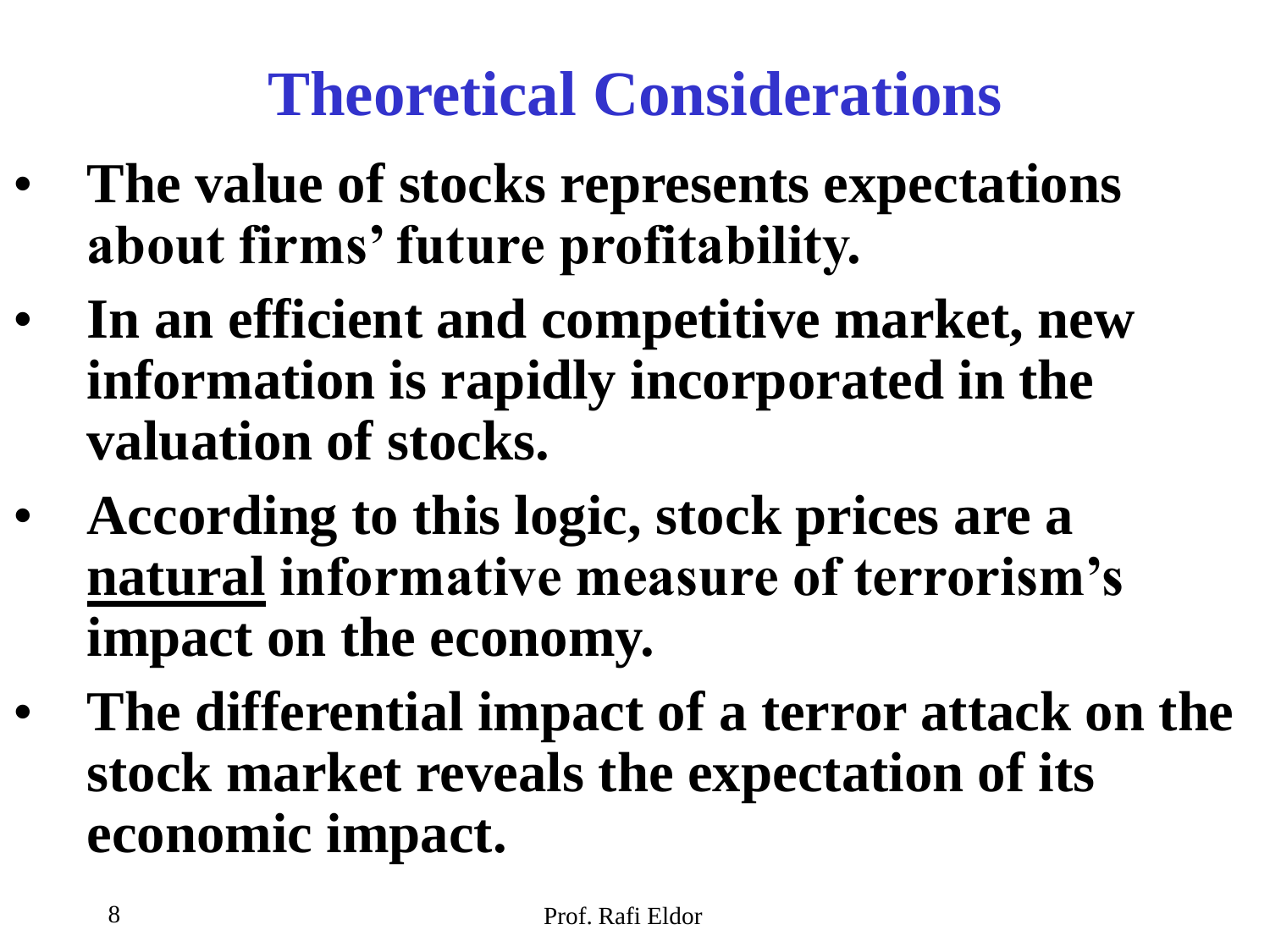### **BACKGROUND**

#### **Real economic activity and Share Prices during the** *Intifada* **in comparison with other periods**

| Period                    | Annual Change in    | Annual Rate of Change in |
|---------------------------|---------------------|--------------------------|
|                           | <b>Stock Prices</b> | <b>GDP</b>               |
|                           |                     |                          |
| All Period: 1/1990-3/2005 | 8.73%               | 4.62%                    |
| $9/2000 - 1/1990$         | 10.24%              | 5.99%                    |
| Intifada: 10/2000-12/2003 | 1.02%               | $-0.5\%$                 |
| $3/2005 - 1/2004$         | 18.58%              | 5.82%                    |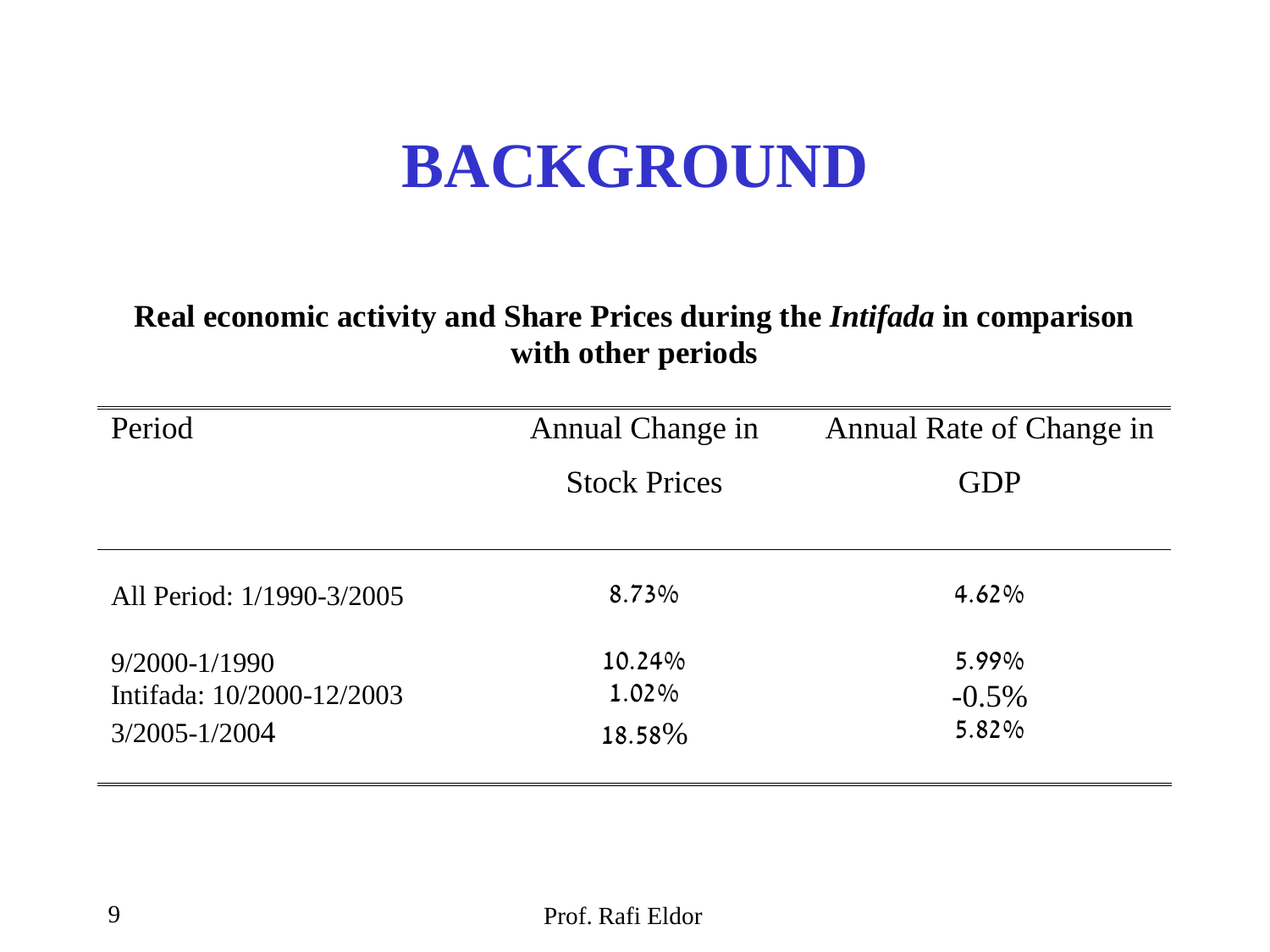# **Main Findings**

 $\triangleright$  The intensification of terrorism in Israel after September 27, 2000, had a permanent and strongly negative effect on the stock market.

### **Not all terror attacks are alike.**

 $\triangleright$  Suicide attacks have a permanent effect on stock prices, while other types of attack don't.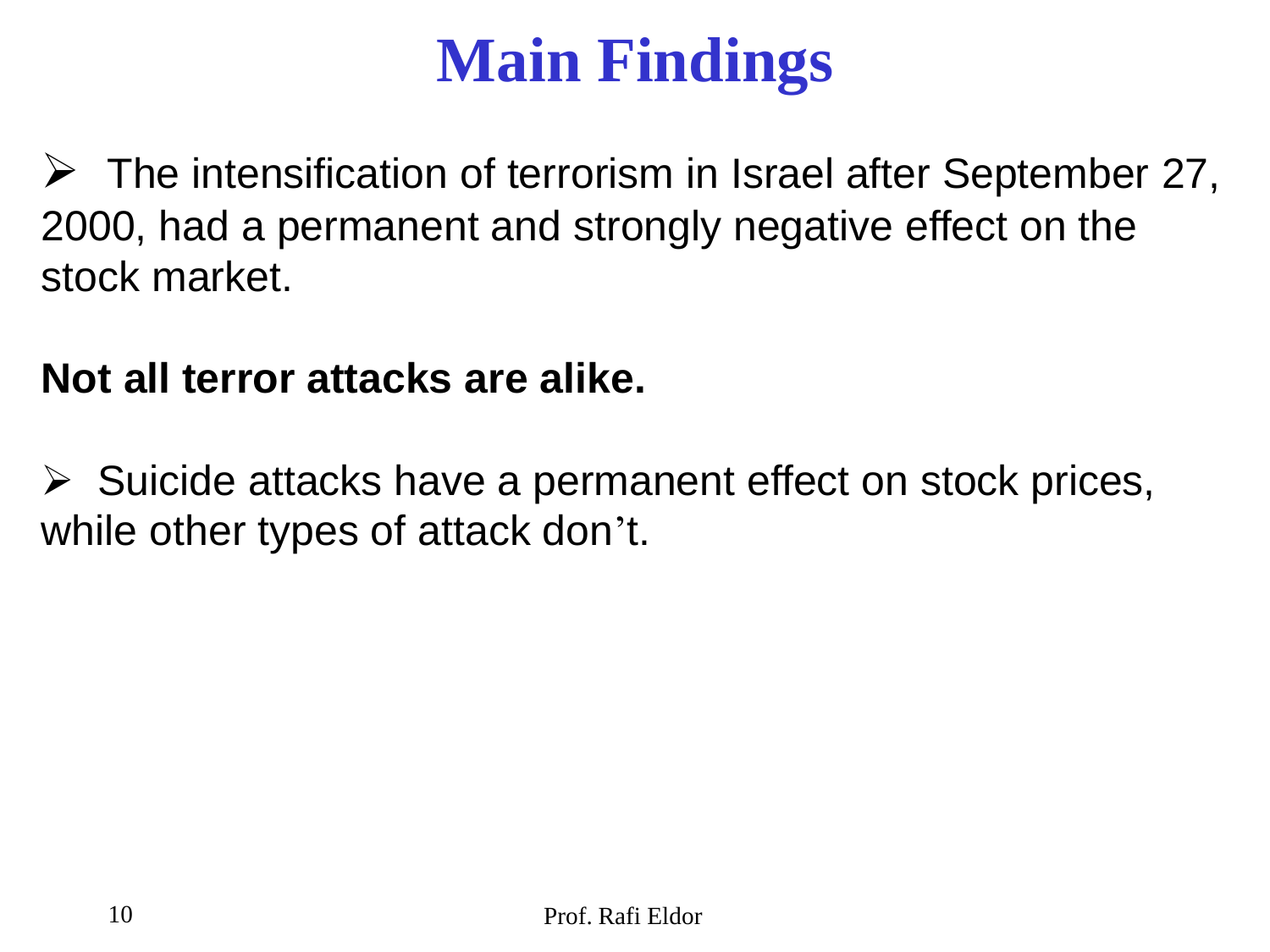### **Main Findings - cont…**

Attacks on major cities have no special effect.

 $\triangleright$  The number of victims injured and killed have permanent effects on the market.

 $\triangleright$  The markets incorporate new terrorism information efficiently (no lagged effects).

 $\triangleright$  We found no evidence that the impact of terrorism diminishes over time.

 $\triangleright$  Terrorism affects resource allocation in the economy. Not all industries are affected the same way.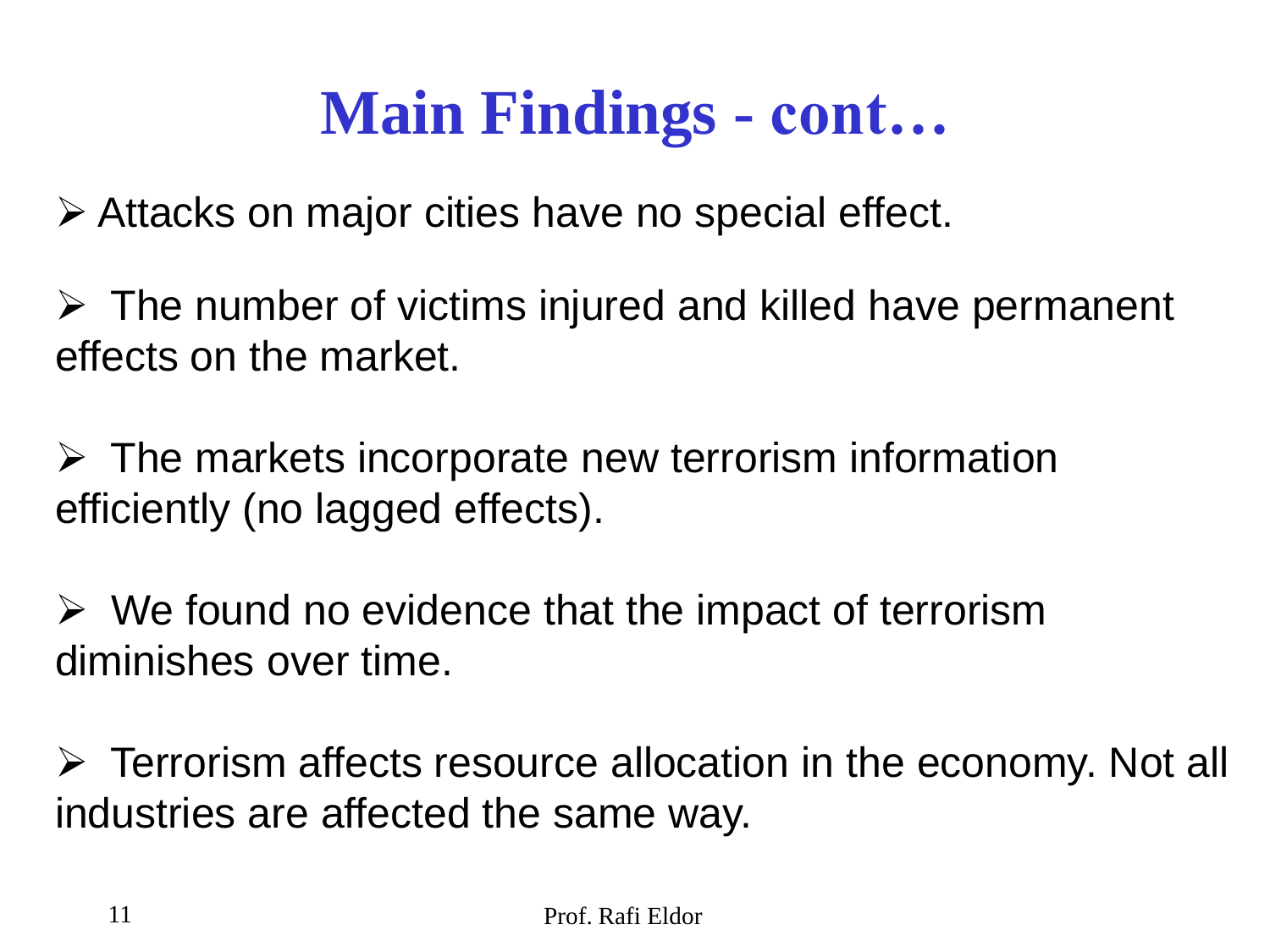### **Main Findings - cont…**

- $\triangleright$  On average, stock prices fall by 0.4% following a terror attack.
- $\triangleright$  During trading hours, stock prices fall within 20 minutes of the attack.
- $\triangleright$  Outside of trading hours, stock prices fall within the first few minutes of the next trading day.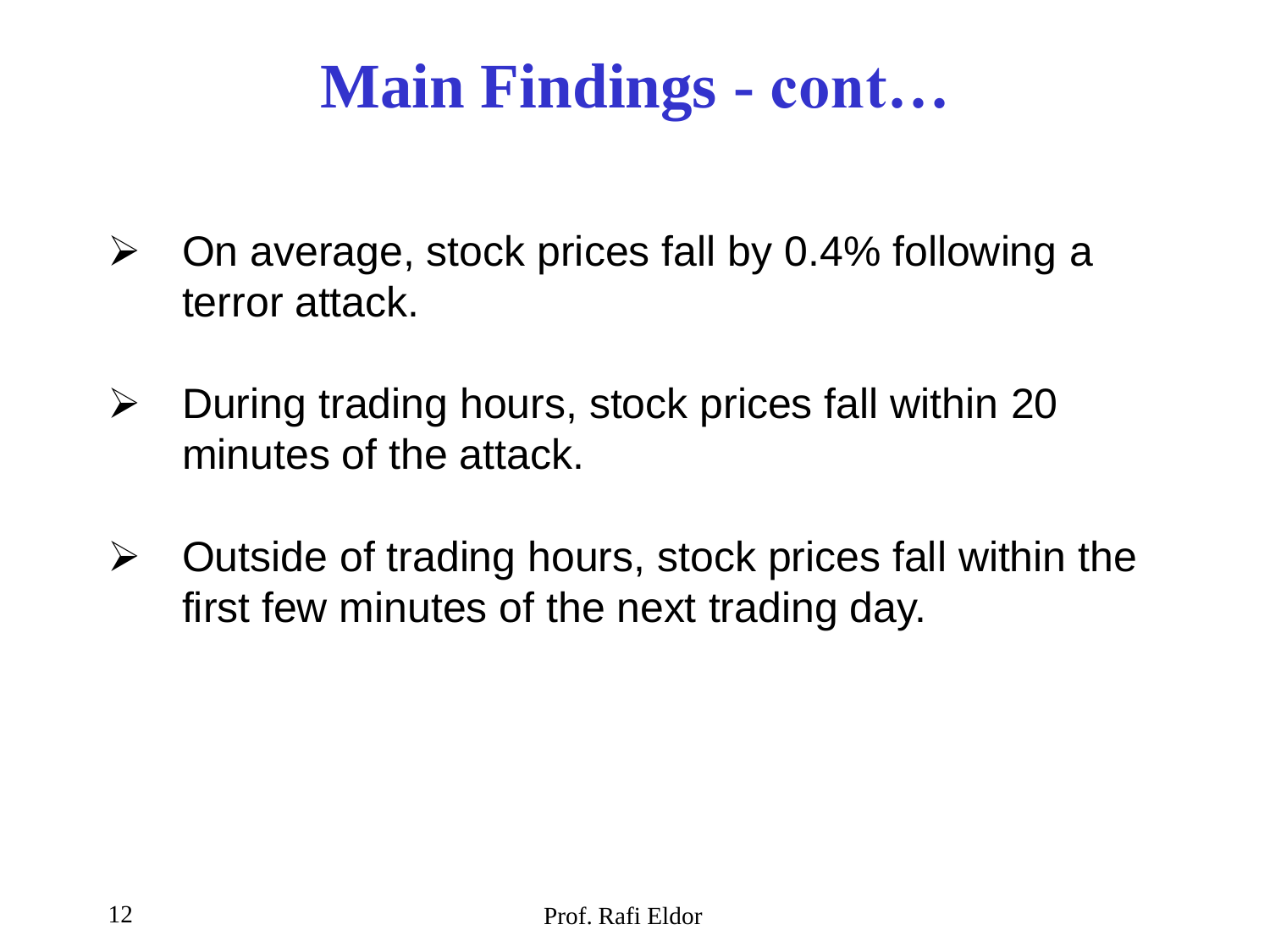### **Main Findings - cont…**

- $\triangleright$  The stock market responds efficiently we didn't find evidence that there is an initial panic that turns into chaos.
- $\triangleright$  On average, there is no overshooting and correction.
- $\triangleright$  It appears that the impact does not change significantly over time.
- $\triangleright$  The results are the same whether the market is trending up or down prior to the terror attack.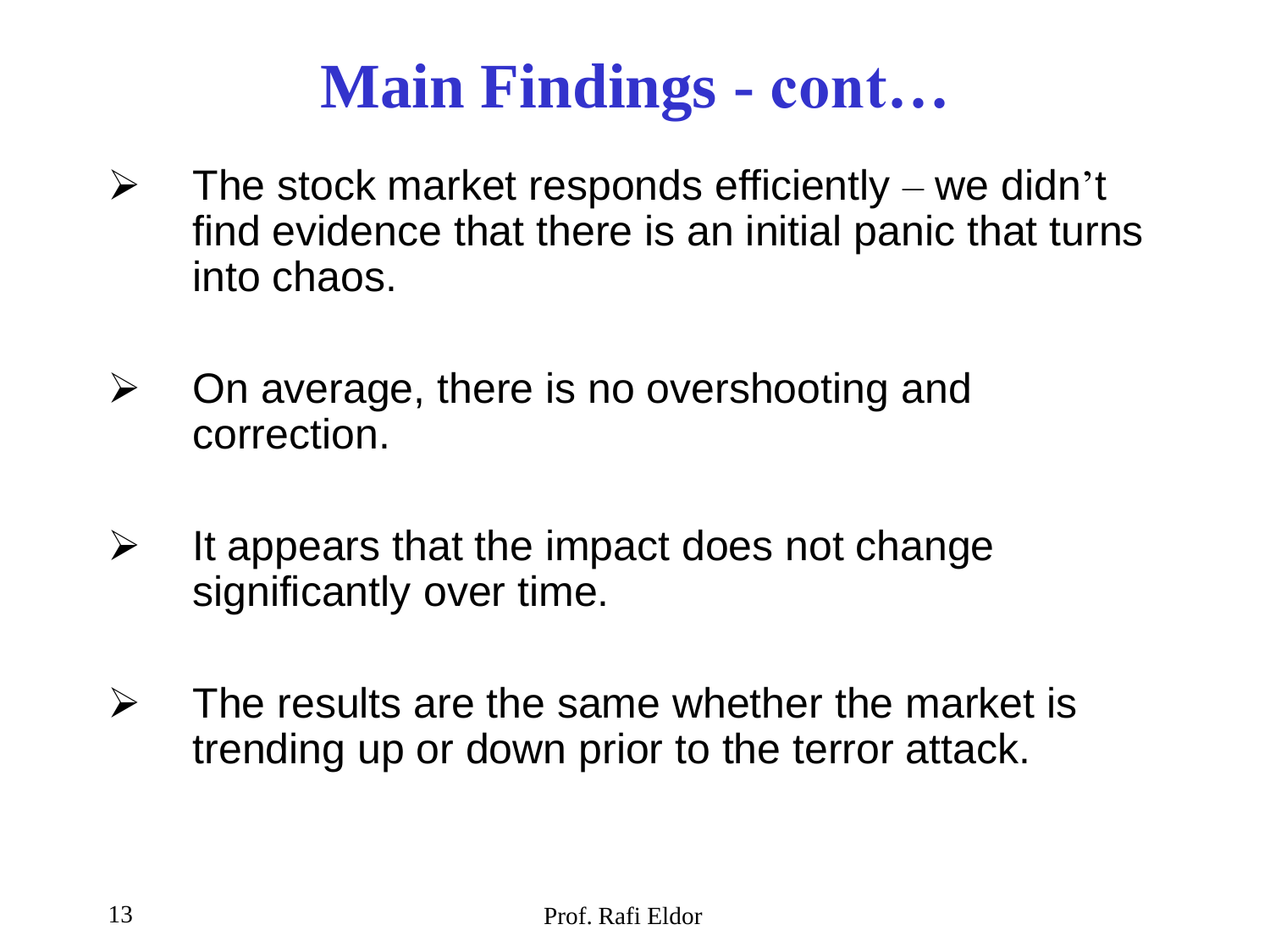### **Main Results**

**Stock prices fall more dramatically when:**

- **(-) Terror attack in green line**
- **(-) It is a suicide attack**
- **(-) The more casualties there are**
- **(-) Terror attack is covered in 1 st page of newspaper**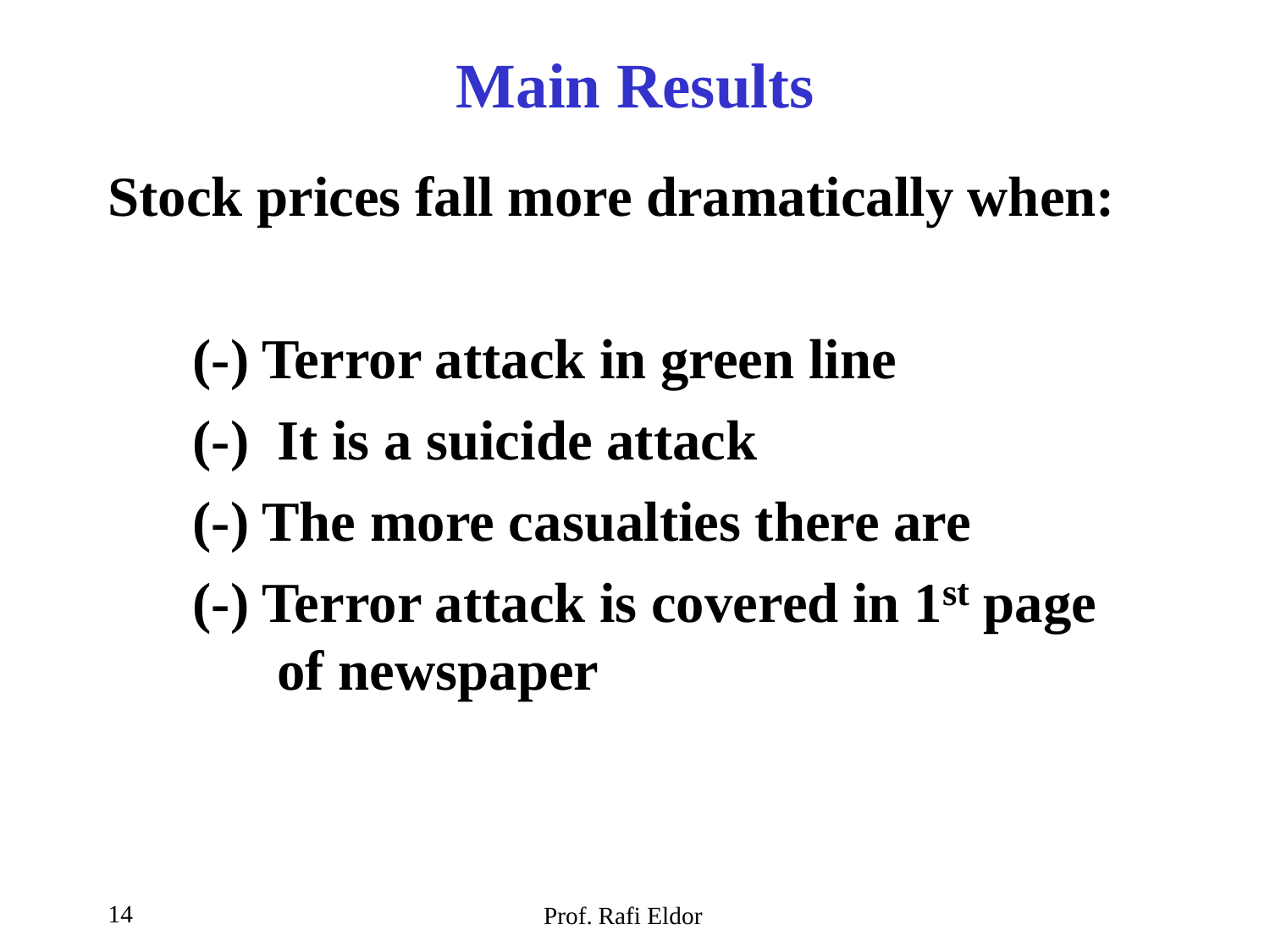### **Stock Market Simulation**

Figure 6. Tel Aviv 100 Index - Actual and Simulated with the pre-September 27, 2000 fundamental equation September 2000 - June 2003